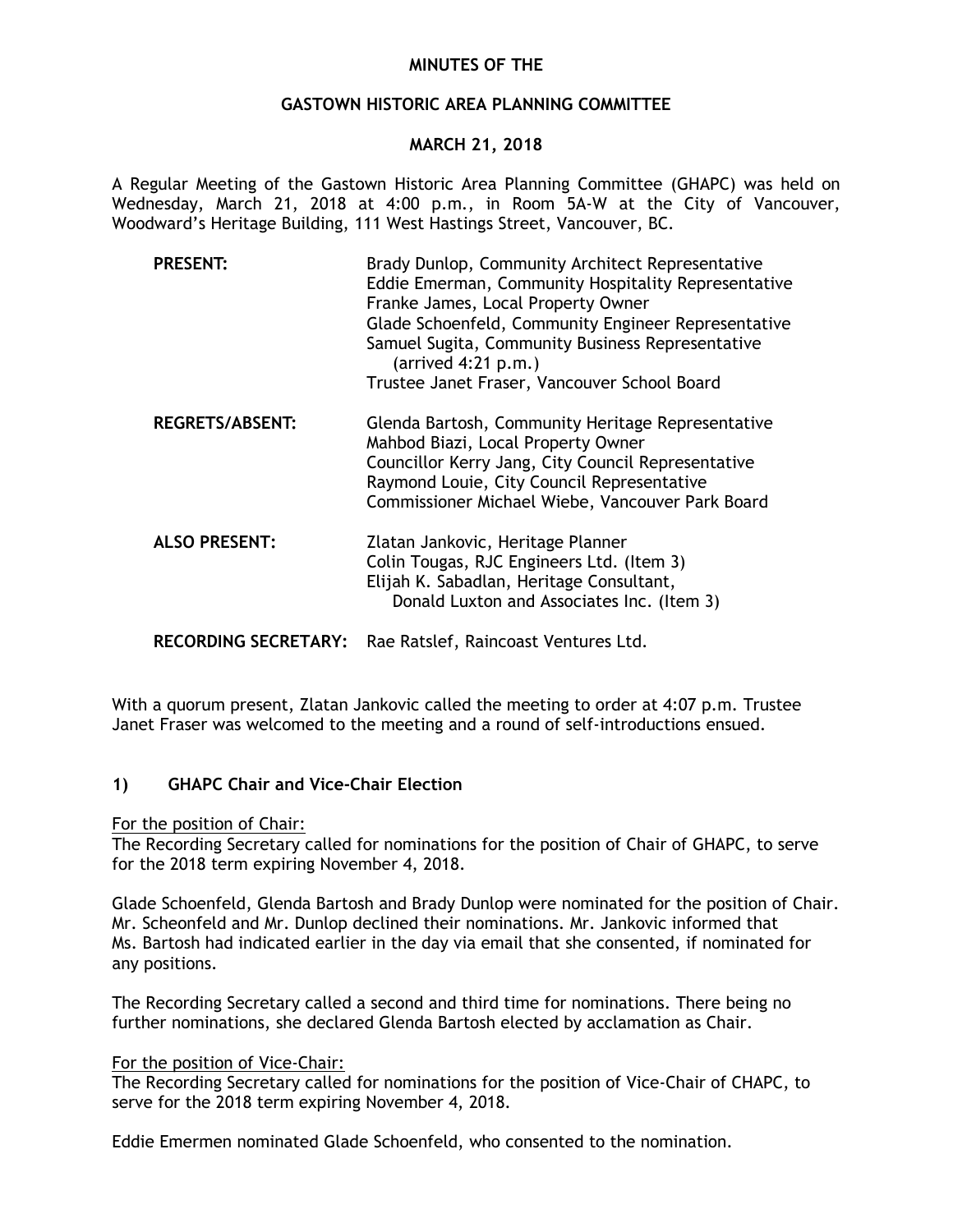The Recording Secretary called a second and third time for nominations. There being no further nominations, she declared Glade Schoenfeld elected by acclamation as Vice-Chair.

The elections having been concluded, Vice-Chair Schoenfeld assumed the chair.

# **2) Adoption of Agenda and Minutes**

MOVED by Brady Dunlop SECONDED by Franke James

> That the Minutes of the Gastown Historic Area Planning Committee (GHAPC) meeting held January 17, 2018 be adopted as circulated.

CARRIED UNANIMOUSLY

MOVED by Brady Dunlop SECONDED by Eddie Emermen

> That the Agenda for the Gastown Historic Area Planning Committee (GHAPC) meeting scheduled March 21, 2018 be adopted as circulated.

CARRIED UNANIMOUSLY

# **3) 233 Abbott St. – DP-2018-00196 VHR (C), M**

Vice-Chair Schoenfeld and Franke James declared a conflict of interest, and recused themselves for consideration of this item, which resulted in loss of quorum. However, remaining members agreed to consider the project and, if need be, pass a motion subject to ratification at the next meeting at which a quorum is present.

In the absence of the Chair and Vice-Chair, Brady Dunlop agreed to Chair the meeting.

4:21 p.m.

Samuel Sugita arrived at the meeting.

With reference to a projected presentation, Colin Tougas, RJC Engineers Ltd., introduced and provided an overview of the project to rehabilitate facades of the Central Mission Building (233 Abbott Street).

The agenda noted that the submitted Conservation Plan, which is consistent with the Standards and Guidelines for the Conservation of Historic Places in Canada and Gastown Design Guidelines, as well as the Building Envelop Rehabilitation Report, accompanied the development permit application.

Zlatan Jankovic, Heritage Planner, informed that this building is listed under category "C" on the Vancouver Heritage Registry and is legally protected. The applicant intends to apply to the City's Heritage Façade Rehabilitation Program for a grant to support the heritage rehabilitation of the principal façade (Abbott Street elevation). The maximum amount of the grant, if approved, is \$50,000. At this point, the grant application form has not been received.